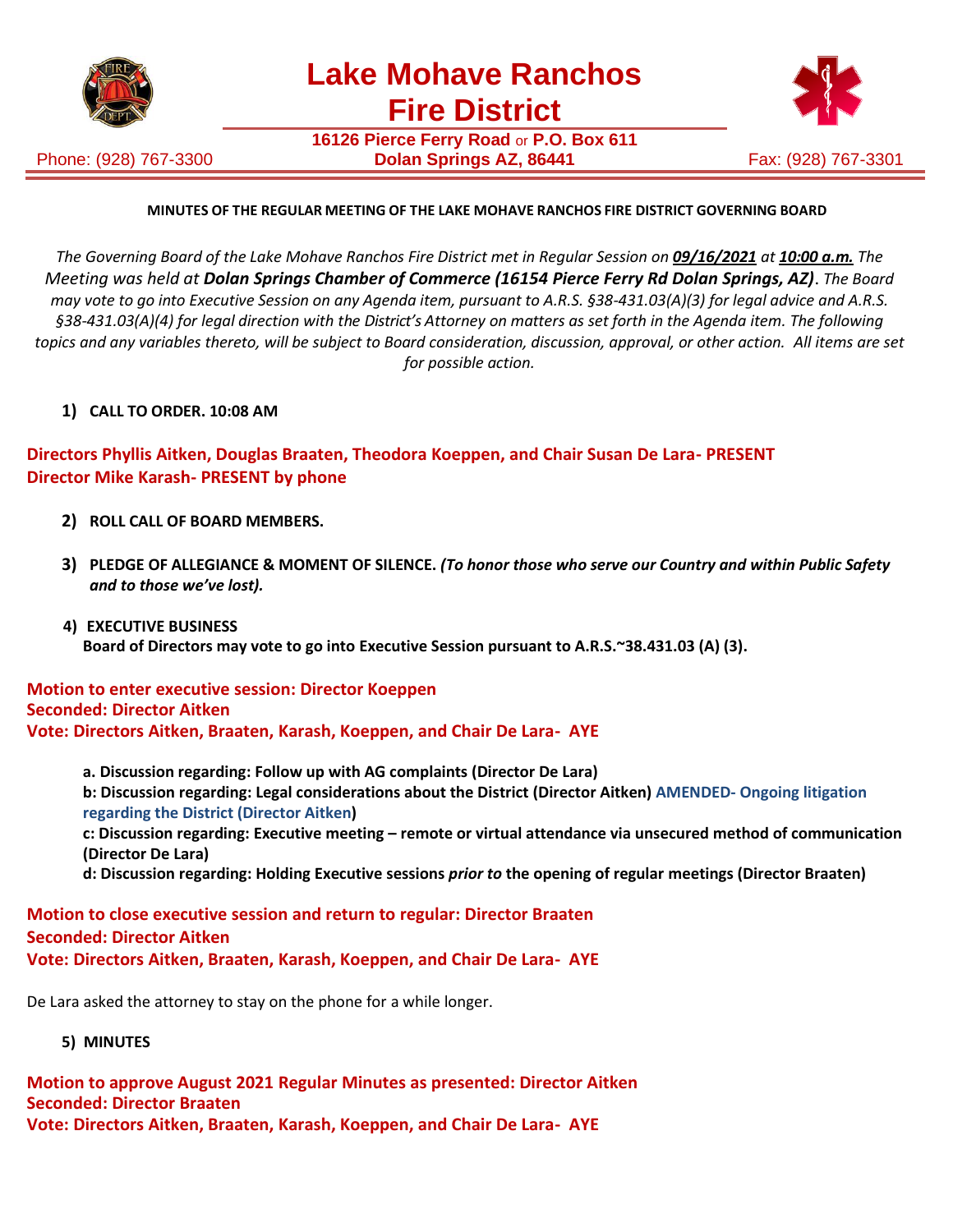#### **Motion to approve August 2021 Executive Minutes with corrections: Director Aitken Seconded: Director Koeppen Vote: Directors Aitken, Braaten, Karash, Koeppen, and Chair De Lara- AYE**

Braaten wanted confirmation that Director Karash was not present for the December 29<sup>th</sup>, 2020 meeting. Director Karash confirmed.

## **6) FINANCIALS**

Presented by Gabe Buldra from James Vincent Group.

Mr. Buldra started off by telling the Board that the District does not have a large budget and we are only two months into the fiscal year. Some of the figures in this month's report are due to Wildland expenses. As the revenue for the most recent deployments have not been received by the District at the time of writing the report, nothing was a cause for concern.

Revenue for the month of August is 23K, which is under budget by 33K. Tax revenue is 10K, which is over budget by 1K. Non-tax revenue is 12K, which is under budget by 35K.

Expenses for August totaled 119K, which is over budget by 24K. Vehicle fuel is over budget by 6K and vehicle maintenance is over budget by 3K. Overtime wages is over budget by 9K and PSPRS is over budget by 3K.

Mr. Buldra stated that most of the overages are because of Wildland. They will be corrected by the revenue coming in. Mr. Buldra will meet with Fire Chief Bonnee to break down the difference between District and Wildland expenses so the divide between the two is more clear.

Property tax collection is ahead, which Mr. Buldra said is a good thing. Non-levied revenue is over budget due to a grant that was received. Ambulance revenue is under budget but Mr. Buldra believes this will come back in line with what is expected. Fire Chief Bonnee added to this by saying that since switching to a different collections agency, a lot of back accounts are being collected upon.

Year to date, the District is over by 217K. However, 200K is from the grant. The 17K is because of fuel and maintenance.

Director Koeppen said everyone was surprised by the numbers, especially with the grant and wildland money.

Director De Lara asked how long it takes for Wildland funds to come in, and Fire Chief Bonnee said it depends. The District has 30 days to submit billing, and then the state has 30 days to send the District a check for the amount owed. Bonnee submits the billing within a couple days of the conclusion of each deployment, so it generally takes 30-40 days to see the funds. Mr. Buldra added that once Arizona's pool for paying out the funds dries up, it may take longer for the District to receive its money.

**Motion to accept financials as presented: Director Aitken. Seconded: Director Braaten Vote: Directors Aitken, Braaten, Karash, Koeppen, and Chair De Lara- AYE**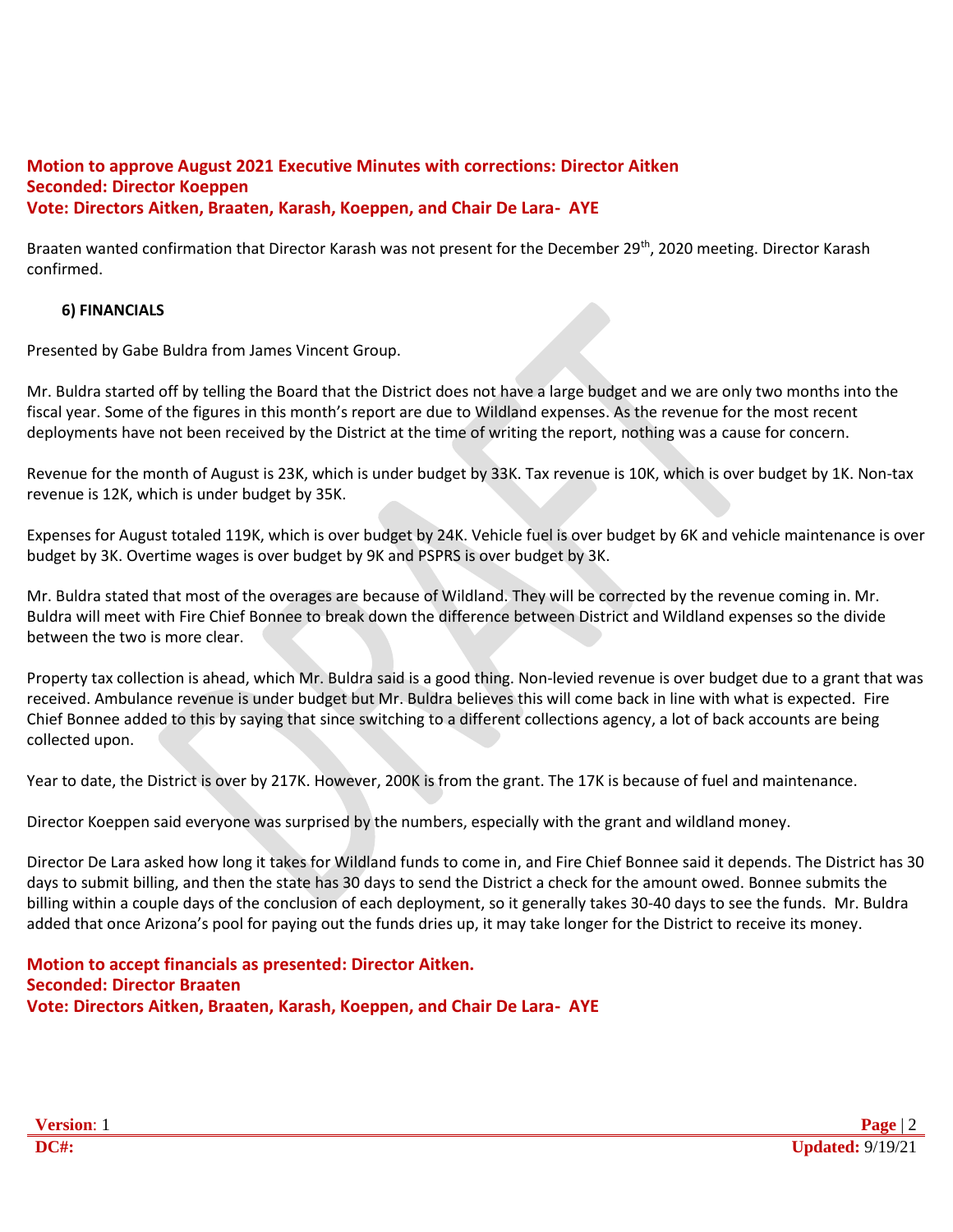## **7) CHIEF REPORT**

#### **Run Report:**

AMR Transports: 0 Med Calls: 97 Dolan Transports: 81 Dolan Refusals: 5 Dolan Public Assists: 2 Fire Calls: 19 Mutual Aid Calls: 0 HWY 93 Calls: 28 Meadview Calls: 14 Meadview Transports: 7 Meadview Refusals: 2 Meadview Public Assists: 1 Meadview Coverage Days: 16

#### **District Properties:**

The Fire Chief said that the inside of Station 43 in Meadview has been painted. There is still much that needs to be done to the building, however. Fridge just went out, water from the bay floods under the walls into the living quarters and kitchen, and floors are peeling up due to the water damage. Although the District is over budget when it comes to maintenance, there are issues that need to be addressed at Station 43.

Chair De Lara asked the Fire Chief if he will be preparing quotes for the repairs, and the Fire Chief said that he will.

Fire Chief Bonnee told the Board that Station 42 was opened for the crews that came to help with the Tipton fire. Director Koeppen asked about the accommodations at Station 42, and the Fire Chief told her there are full accommodations, including two beds.

Director Aitken explained that when crews are deployed to fight a fire, they plan on camping. However, it would be nice to make 42 more comfortable for the state and BLM when crews need a place to stay.

Chair De Lara asked about pest control at Station 42, and the Fire Chief confirmed that 42 is currently not being treated as the building is largely unused. The Fire Chief did agree that it may be a good idea to start up again.

Fire Chief Bonnee did mention that despite receiving monthly pest control visits, rodents are a large problem at Station 43 in Meadview, as they have been chewing wires and insulation.

Director Aitken asked about the contract for Station 43, as it is owned by the Meadview Civic Association. She wanted to know if the contract stated that the District is liable for repairs. Fire Chief Bonnee answered that we are responsible for repairs and upkeep.

Director Koeppen was grateful that Station 43 was being discussed, as it is great progress for the community in Meadview.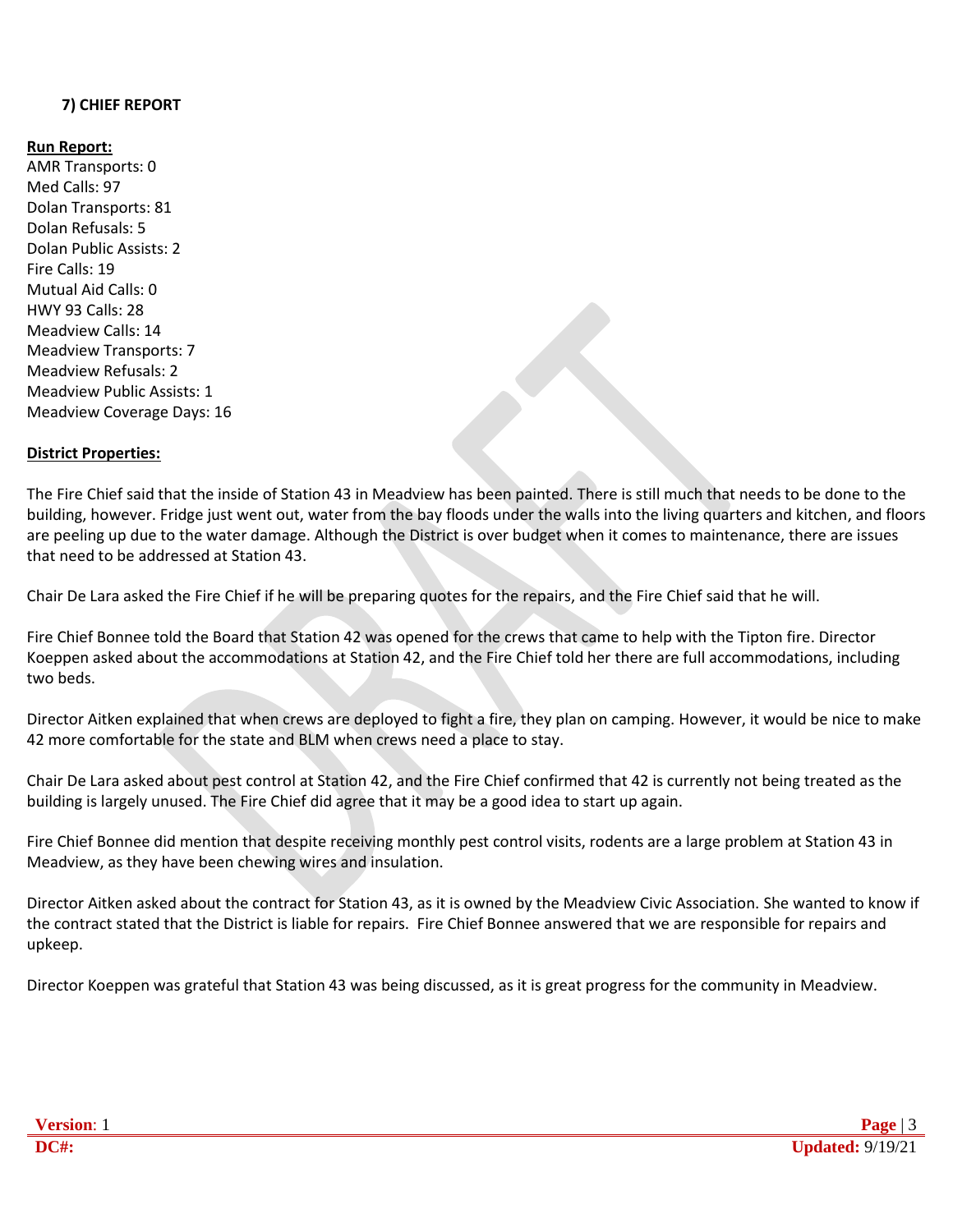#### **District Vehicles:**

B-416, a brush truck, had a turbo replaced. Ambulance R-415 had a drag link and two tires replaced, along with having a Ford recall taken care of. The ambulance is currently back in service. The Chief's truck C-401 had a hole in the radiator and that part was replaced.

#### **Projects in the Works:**

Results for the AFG grant are still pending. The District has not received an approval nor denial.

Fire Chief Bonnee said that fuel is getting outrageously expensive. The Gas 'n Grub in Meadview and the Chevron stations in Dolan Springs are up to around \$4.50 a gallon. He suggested obtaining a fuel tank for diesel. The last time he looked into it the other year, it would cost a couple grand to set up a tank. Mr. Buldra chimed in and told the Board that the fuel will be charged at market rate, so it'll be cheaper than fueling up anywhere else.

After the extended power outage due to a microburst, the Fire Chief is also looking into having a generator installed at Station 41. The District rented one during the outage to continue operations. With no power, the District cannot function. Preliminary research puts a generator and the required wiring at around 25K. Mr. Buldra added that there is a level of operational readiness that the District needs to have. Mr. Buldra told the Board that the District does have the funds to make the purchase.

Director Braaten asked about putting a generator up in Meadview. Director Aitken said that she spoke with someone about the possibility, and it will most likely have to be approved by the MCA as it is their property and a generator would be a permanent addition.

Fire Chief Bonnee also mentioned that during the power outage, they allowed people on oxygen to come into the bay at Station 41 to plug in their concentrators. Chair De Lara was concerned about whether or not that opens up the District to liability and if an incident would be covered by the current insurance policy. It isn't known at this time.

Lastly, the Fire Chief said he's considering opening up Stations 41 and 43 for Halloween and trick or treating. The dates have yet to be determined. Director Koeppen said that an ad could be put into the community newsletters to advertise the event.

## **9) ADMIN REPORT**

Administrative Assistant Jen Gardner notified the Board that the website is now live. There were hiccups that have since been ironed out. There were display issues across multiple browsers that have since been rectified, however the Facebook feed is still being blocked on some Firefox browsers. Gardner is looking into ways to rectify that. She is also preparing to add new pages to flesh out the site further.

As the foundations of the website are complete, focus is shifting to SharePoint. A bare-bones version should be live by the end of October, and Gardner will be available to acquaint the Board members with the system and show them how they will be able to use it.

#### **10) TECHNICAL COMMITTEE REPORT (Director Braaten/Ellen Reh Bower) 11:49**

Ellen Reh Bower presented the latest minutes from the Technical Committee. Reh Bower says that the Committee has been pursuing contracts with businesses in White Hills at the Fire Chief's request. In tandem, the Committee is also researching expanding the boundaries of the District. Due to limited resources and manpower, it may be better to expand the District instead

| <b>Version: 1</b> | ane                     |
|-------------------|-------------------------|
| <b>DC#:</b>       | <b>Updated: 9/19/21</b> |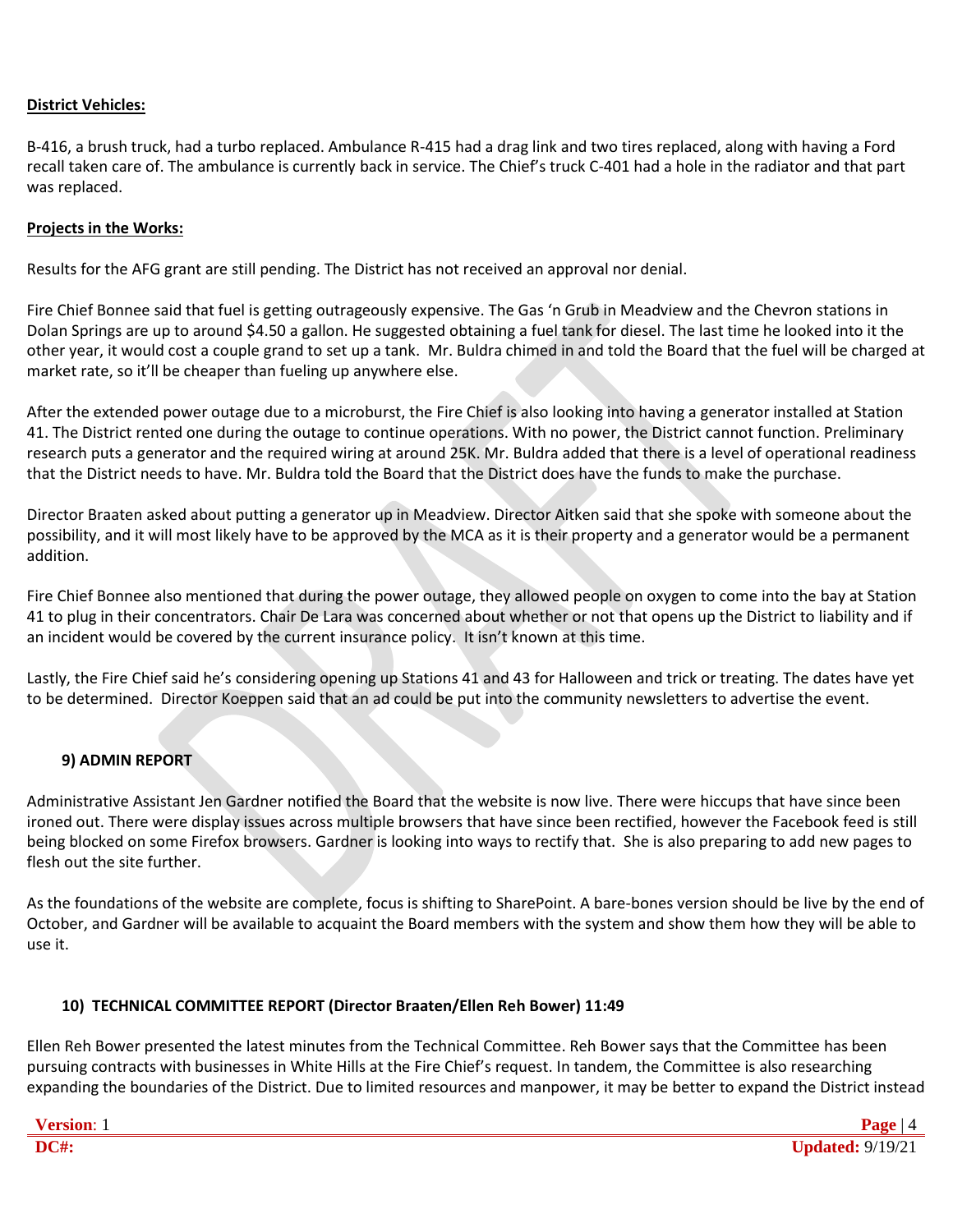of negotiating with residents and business owners door-to-door.

A cost analysis will have to be performed on the proposed new boundaries since there will have to be a new station erected and more personnel hired.

For community outreach, an ex-volunteer may come back to the District. Also, a flyer will be posted to further see if there's a way for the community to get involved in helping the District and our communities.

### **11) REGULAR SESSION**

## **a. Discussion and possible action regarding: Follow up with AG complaints (Director DeLara)**

Discussed in executive. No action at this time.

**b: Discussion and possible action regarding: Legal considerations about the District (Director Aitken) AMENDED-Ongoing litigation regarding the District (Director Aitken)**

Discussed in executive. No action at this time.

#### **c: Discussion and possible action regarding: Executive meeting – remote or virtual attendance via unsecured method of communication (Director De Lara)**

Discussed in executive. De Lara stated that per state statute, Board members are permitted to phone in for executive sessions but must take care that no other individuals are present.

No action taken at this time.

## **d: Discussion and possible action regarding: Holding Executive sessions** *prior to* **the opening of regular meetings** (Director Braaten)

Director Braaten told the Board that making the public wait outside in the case of an executive session drives people away. Chair De Lara replied that she is in favor of listing Executive first on the agenda, but the executive sessions may take ten minutes or an hour, depending on what's being spoken about. Duration is an unknown.

Director Aitken suggested that the regular sessions begin at 11am. If the Board has executive items to discuss, then executive sessions may begin at 10am- an hour before the start of the regular session.

**Motion to change format of meetings to advance executive session to 10:00am to 11:00am, with regular session starting at 11:00 am: Director Braaten. Seconded: Director Aitken Vote: Directors Aitken, Braaten, Karash, Koeppen, and Chair De Lara- AYE**

## **e. Discussion and possible action regarding: Purchase of station generator for emergencies. (Chief Bonnee, Director Aitken)**

Discussed in Chief's Report. Tabled for future agenda item.

| rsion:      | Jago<br>. .                                   |
|-------------|-----------------------------------------------|
| <b>DC#:</b> | 0.110B<br>$19/z$ .<br>pdated:<br>$\mathbf{u}$ |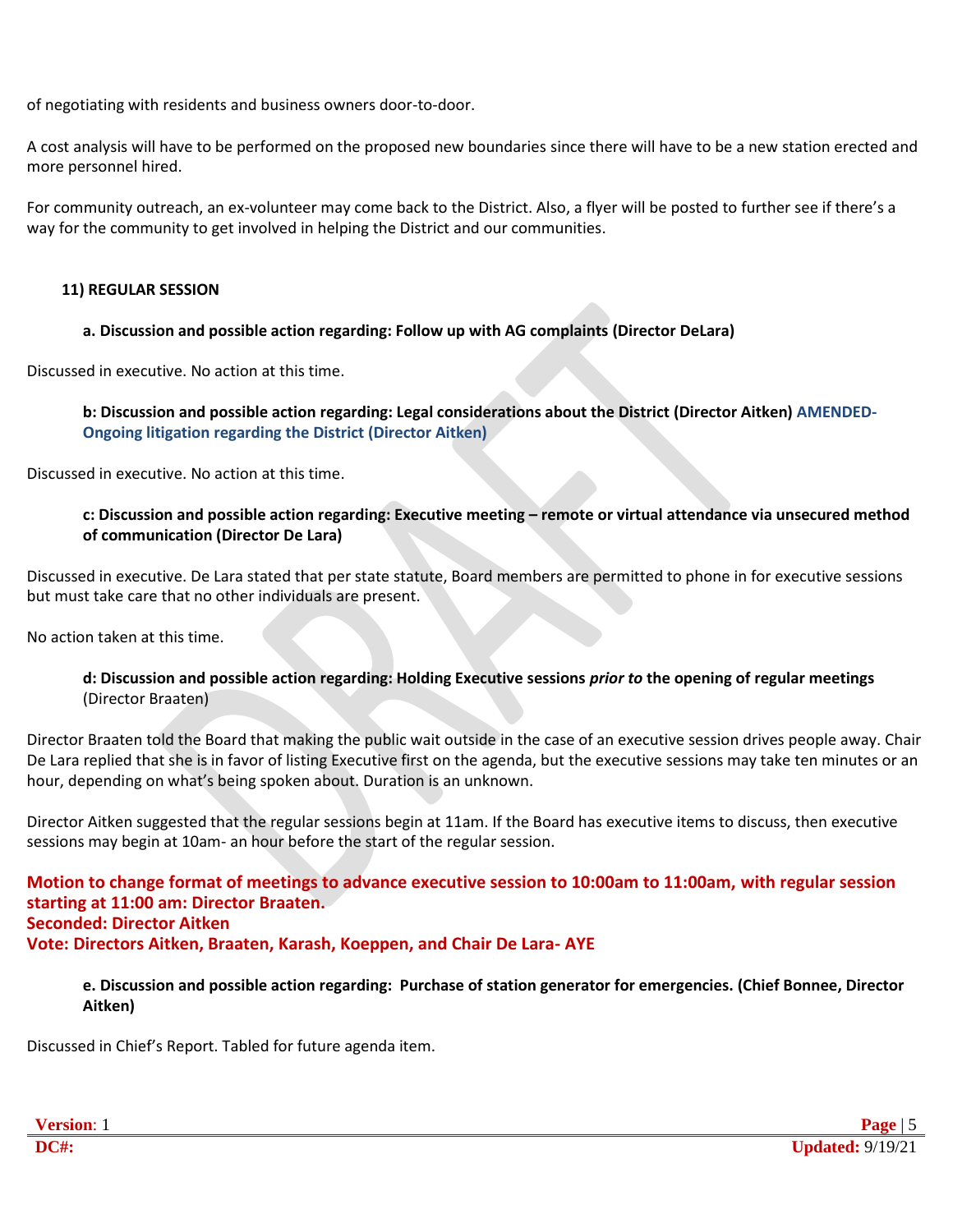## **f: Discussion and possible action regarding: Discussion of fuel supply for the Fire District. (Chief Bonnee, Director Aitken)**

Discussed in Chief's Report. Tabled for future agenda item.

#### **g: Discussion and possible action regarding: Discussion and possible action regarding having legal counsel present for all Board Meetings (Director DeLara)**

Chair De Lara told the Board that due to the increase of complaints, she proposes that the attorney reviews the agenda each month and be present for the duration of the next few meetings. She believes the AG would look upon the proactiveness favorably. Director Karash and Director Braaten both agreed, saying it will keep the District from further complaints or litigation.

Attorney Cornelius also agreed that it may be good. He did state to the Board that the longer the meetings run, the more of a chance of people getting off track and discussing things that are not on the agendas. Meetings should not take longer than an hour to an hour and a half. The Attorney also stated that he would probably not be required for the entire duration of meetings.

Fire Chief Bonnee told the Attorney that the District will send him the meeting agendas so he may be aware of items that might require his presence.

Director De Lara further explained that the Attorney will act as a stopgap for the time being, as she does not want to see financial consequences for members of the Board who volunteer their time.

**Motion to send agendas to the Attorney and utilize his legal counsel during meetings via teleconference for the next two months, then revisit: Chair De Lara Seconded: Director Koeppen Vote: Directors Braaten, Karash, Koeppen, and Chair De Lara- AYE Director Aitken- ABSTAINED**

## **AMENDED- h: Discussion and possible action: Changing Board meeting dates. (Director De Lara)**

Director De Lara noted that there are people that cannot attend the meetings due to scheduling conflicts. She suggested moving it to a different day of the month. Wednesdays were suggested. Item will be tabled until an upcoming meeting.

12) CALL to the PUBLIC. (The Fire District Board is not permitted to discuss or take action on any item(s) that are not on *the Agenda that are raised in the call to the public. However, individual Board Members may be permitted to respond to criticism directed to them. Otherwise, the Board may direct that staff review the matter or that the matter be placed on a future agenda. The Fire District Board cannot discuss or take legal action on any issue raised during the Call to the Public due to restriction of the Opening Meeting Law)*.

Ellen Rey Bower wanted to thank the Board, Chief, Accountant, and others for doing good work for the District.

#### **13) CONSIDERATION OF FUTURE AGENDA ITEMS.**

▪ Specified tabled items will move to following month's Regular Meeting, unless noted otherwise and/or pending additional information.

**14) NEXT REGULAR BOARD MEETING DATE & LOCATION.** (Subject to change, notice/announcement will be posted via District Website, if any changes occur.) **10/21/2021 at 10:00 a.m.** at the **Meadview Civic Association, 247 Meadview Blvd, Meadview, AZ, 86444**.